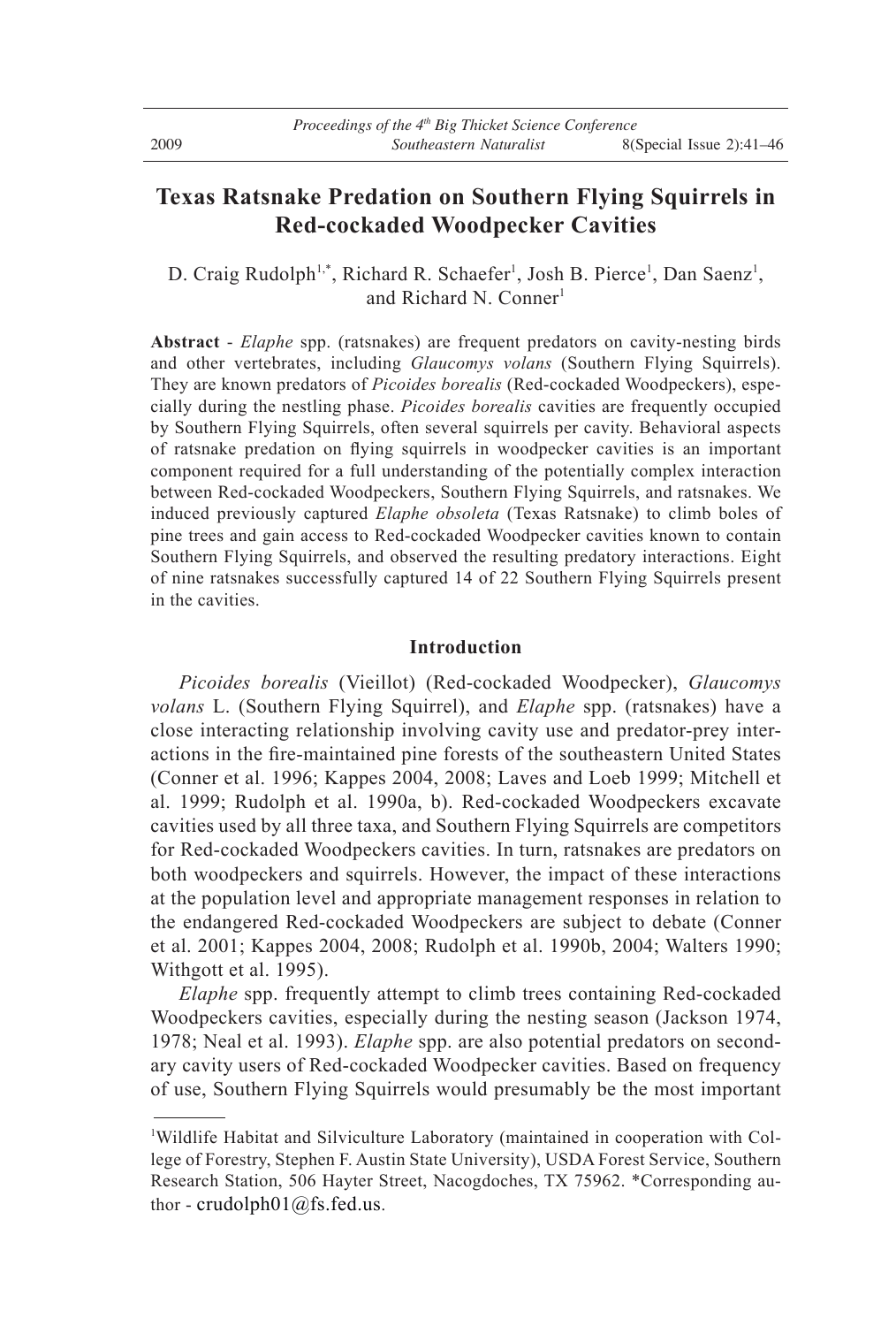potential prey species. Given the importance of the interaction between Red-cockaded Woodpeckers, Southern Flying Squirrels, and ratsnakes, additional information on specific aspects of this interaction is desirable. Here we report the results of climbing trials of *Elaphe obsoleta* (Say) (Texas Ratsnake) on trees containing Red-cockaded Woodpecker cavities occupied by Southern Flying Squirrels and the resulting predation attempts.

## **Materials and Methods**

 The study was conducted in Red-cockaded Woodpecker cavity tree clusters on the Angelina and Davy Crocket National Forests in eastern Texas. The habitat was *Pinus palustris* Mill. (Longleaf Pine) or *P. taeda* L. (Loblolly Pine)/*P. elliotii* Engelm. (Shortleaf Pine) forest with a variable mixture of hardwoods. We selected Red-cockaded Woodpecker cavities that were not recently used by the woodpeckers and in which the resin barrier was sufficiently degraded to allow snakes to climb to cavity entrances. Selected cavity trees were climbed using sectional climbing ladders. The contents, including number of Southern Flying Squirrels, were determined using a mechanics mirror and flashlight. Cavities containing Southern Flying Squirrels were used for trials. Elapsed time between climbing of tree to determine number of squirrels and initiation of snake climbing ranged from 20–90 min. All trials were conducted between March and August of 1991–92. Trials were conducted during daylight hours, when temperatures were 24–30 °C.

*Elaphe obsoleta* of sufficient size (>105 cm total length [TL]) to easily consume an adult flying squirrel were obtained opportunistically or by trapping. Nine snakes were used in 9 independent climbing trials. Snakes were held in the laboratory for periods up to two weeks prior to trials. Snakes were provided with water, but not fed, during captivity. Snakes were transported to cavity trees in cloth bags, removed from the bags, and placed in a vertical orientation on the bole of the pine directly below the cavity entrance. The snake's head was initially placed approximately 2 m above ground level. The typical response of snakes was to initiate climbing, although it was occasionally necessary to initially steer the snake with an aluminum pole to insure that it continued to climb vertically and remained on the side of the bole with the cavity. Date, time, cavity height (m), entrance diameter (mm), elapsed time to reach cavity, and outcome of the predation event were recorded.

### **Results**

 Nine individual *E. obsoleta* (TL 105–165 cm) were placed on boles of Red-cockaded Woodpecker cavity trees, each containing a cavity known to be occupied by 1–4 adult Southern Flying Squirrels*.* In all instances, the snakes proceeded to climb to the vicinity of the cavity entrance and orient toward the entrance. After climbing sufficiently to have an anterior segment of the body in position, the snakes rapidly thrust the anterior portion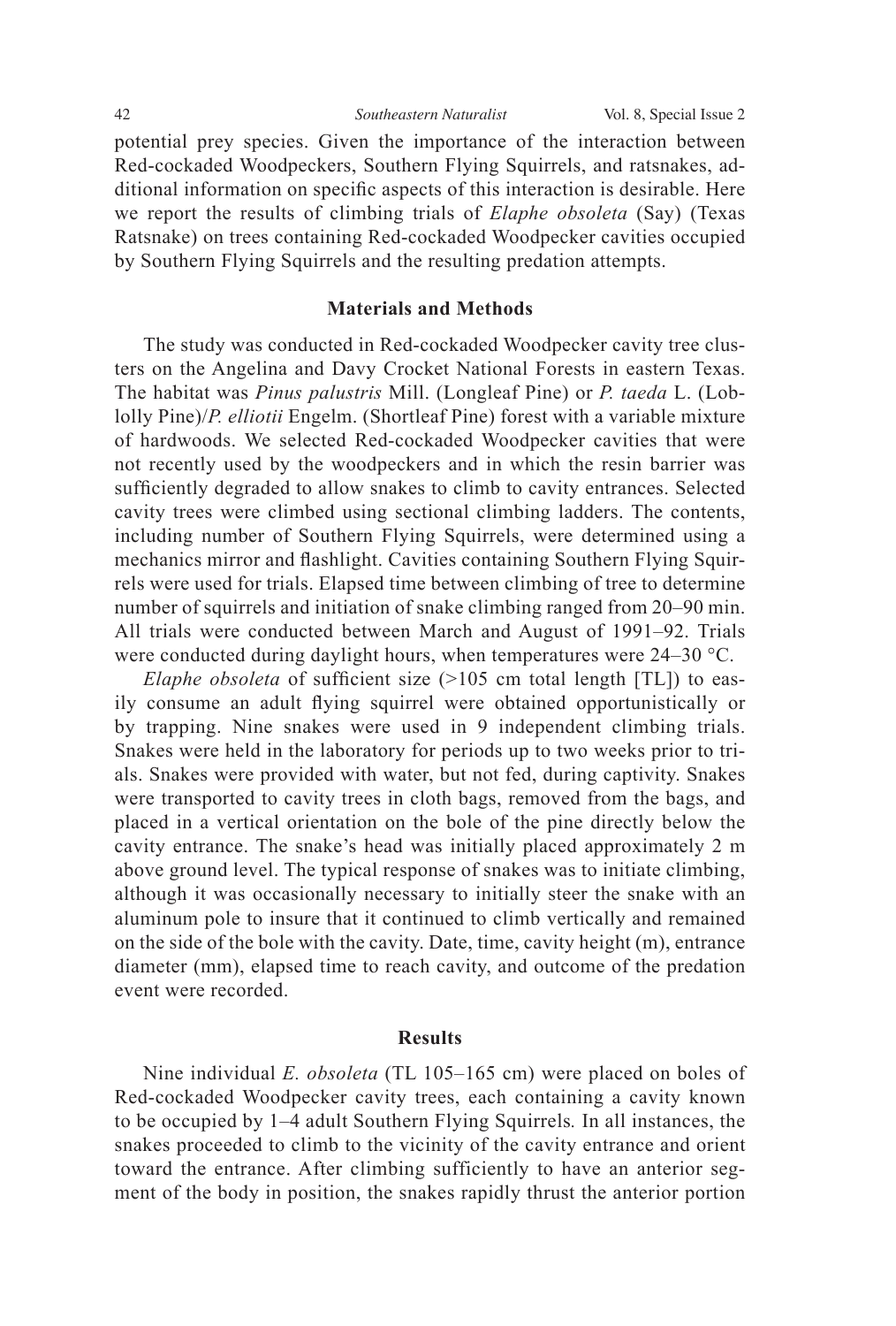of their bodies into the cavity. This thrust into the cavity frequently elicited vocalizations from the squirrel(s), followed by a period of relative quiescence during which the snake ingested the squirrel. If additional squirrels were present, this period was followed by additional movements by the snake as it captured another squirrel. Elapsed time to climb to cavities ranged from 7 to 38 min. In 8 of the 9 instances, the snakes were successful in capturing at least one squirrel, and ultimately captured 14 of the 22 squirrels present in the cavities (Table 1). After all squirrels were consumed, or escaped, the snakes completely entered the cavities, where they presumably remained to digest their meal. Two cavities were checked the next day and the snakes were still present.

Five of the snakes captured and consumed all squirrels  $(n = 1-3)$  present in the cavities. If multiple squirrels were present in the cavities, the snake's body, approximately 50% of which remained outside the cavity, blocked the entrance sufficiently to prevent escape of the additional squirrels. In one cavity containing 3 squirrels, one squirrel was able to squeeze out of the cavity past the snake's body after considerable effort. However, the snake pinned the squirrel to the bole of the tree using the mid-portion of its body. After consuming the two squirrels remaining in the cavity, the snake brought the anterior portion of its body out of the cavity and consumed the third squirrel.

 In four cases, one or more of the squirrels were able to escape (Table 1). One cavity had two entrances, and 2 squirrels escaped out the second entrance while the snake was capturing and consuming the third squirrel. In another instance, one of two squirrels present in a cavity with a slightly enlarged entrance was able to escape past the snake's body while the snake was consuming the remaining squirrel. In a third case, the snake experienced considerable difficulty during the final approach to the cavity entrance due to smooth bark and the presence of resin. Consequently, its initial thrust into the cavity was not sufficient to allow it to capture a squirrel before both squirrels were able to escape past the snake's head and neck. In the fourth instance, the smallest of the 9 snakes (TL = 105 cm) totally entered the cavity, allowing 3 of the 4 squirrels present to escape out the unblocked entrance.

|     | Snake Cavity | Cavity | $#$ of | # |                                                        |
|-----|--------------|--------|--------|---|--------------------------------------------------------|
| TL  |              |        |        |   | height diameter $G.v.$ predated Comments               |
| 117 | 9.2          | 47     | 2      | 2 |                                                        |
| 139 | 5.8          | 46     |        |   |                                                        |
| 147 | 6.0          | 46     |        |   |                                                        |
| 161 | 8.1          | 50     | 3      |   |                                                        |
| 165 | 7.0          | 49     | 2      | 2 |                                                        |
| 105 | 6.7          | 51     | 4      |   | 3 escaped after snake completely entered cavity        |
| 129 | 6.8          | 43/47  | 3      |   | 2 escaped out second entrance                          |
| 136 | 7.7          | 61     |        |   | Cavity enlarged and 1 escaped past snake               |
| 141 | 73           | 45     | 2      | 0 | Difficult climb and snake's initial strike ineffective |

Table 1. Outcomes of *Elaphe obsoleta* (Texas Ratsnake) predation on *Glaucomys volans* (Southern Flying Squirrel) in *Picoides borealis* (Red-cockaded Woodpecker) cavities in eastern Texas during 1991–1992.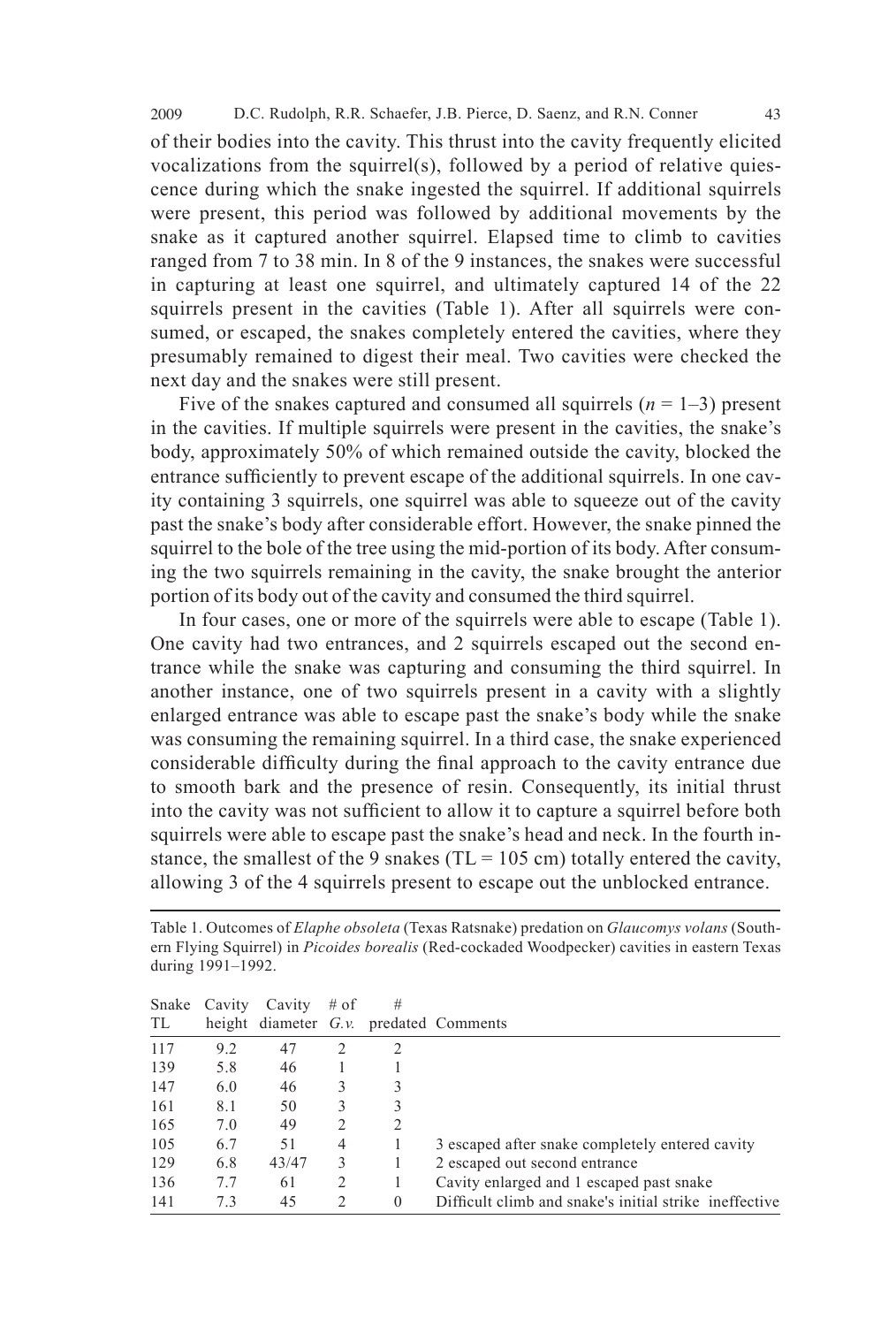In at least two cases, one or more of the squirrels detected disturbance outside the cavity, either that of the researchers or of the climbing snake. In both cases, a squirrel peered out of the cavity entrance and observed the snake climbing. When the snake was within approximately 0.5 m of the cavity entrance each squirrel retreated back into the cavity. Both were ultimately consumed by the snakes.

#### **Discussion**

Southern Flying Squirrels are abundant in southeastern US forests and are frequent occupants of Red-cockaded Woodpecker cavities (Conner et al. 1996, Dennis 1971, Harlow and Lennartz 1983, Loeb 1993, Rudolph et al. 1990a). Red-cockaded Woodpeckers excavate cavities with an entrance tube diameter of approximately 40–50 mm, and these are frequently enlarged by secondary cavity users, especially other species of woodpeckers (Loeb 1993, Rudolph et al. 1990a). Southern Flying Squirrels prefer un-enlarged Red-cockaded Woodpecker cavities, presumably due to the increased protection from larger predators (Loeb 1993, Rudolph et al.1990a). However, the preference of Southern Flying Squirrels for cavities with un-enlarged entrances makes them vulnerable to snake predation as they are frequently unable to exit the cavities due to the presence of the snake's body.

These trials were artificial in the sense that the snakes did not select trees to climb. They were initially attempting to escape from a potential predator, the researcher, by climbing up the bole of the pine. However, at some point they detected the presence of the cavity or squirrels, presumably using visual and/or olfactory cues, and commenced predatory behavior. Consequently, these data do not address search behavior of *E. obsoleta*, only their behavior at the cavity.

 Available data suggests that Southern Flying Squirrels do not select or avoid cavities with an actively maintained resin barrier (Loeb 1993, Rudolph et al. 1990a). There is some evidence that Southern Flying Squirrels seek to avoid direct contact with the resin barrier (Schaefer and Saenz 1998); however, they are able to land directly at the cavity entrance and thus utilize cavities with an actively maintained resin barrier. Presumably however, Southern Flying Squirrels have not evolved the behavioral mechanisms to maximize the potential benefits of the presence of resin barriers in reducing snake access.

 In two instances, Southern Flying Squirrels observed the approach of the snakes from the cavity entrance, and then retreated back into the cavity. This behavior exposes the squirrels to almost certain predation, whereas exiting the cavity would provide almost certain escape from the approaching snake. However, Southern Flying Squirrels exiting cavities during daylight are potentially exposed to a variety of diurnal predators. Saenz and Schaefer (1995) observed the capture of a Southern Flying Squirrel that they disturbed from a cavity while they were climbing the tree, by a waiting *Buteo platypterus* (Vieillot) (Broad-winged Hawk). It is also possible that Southern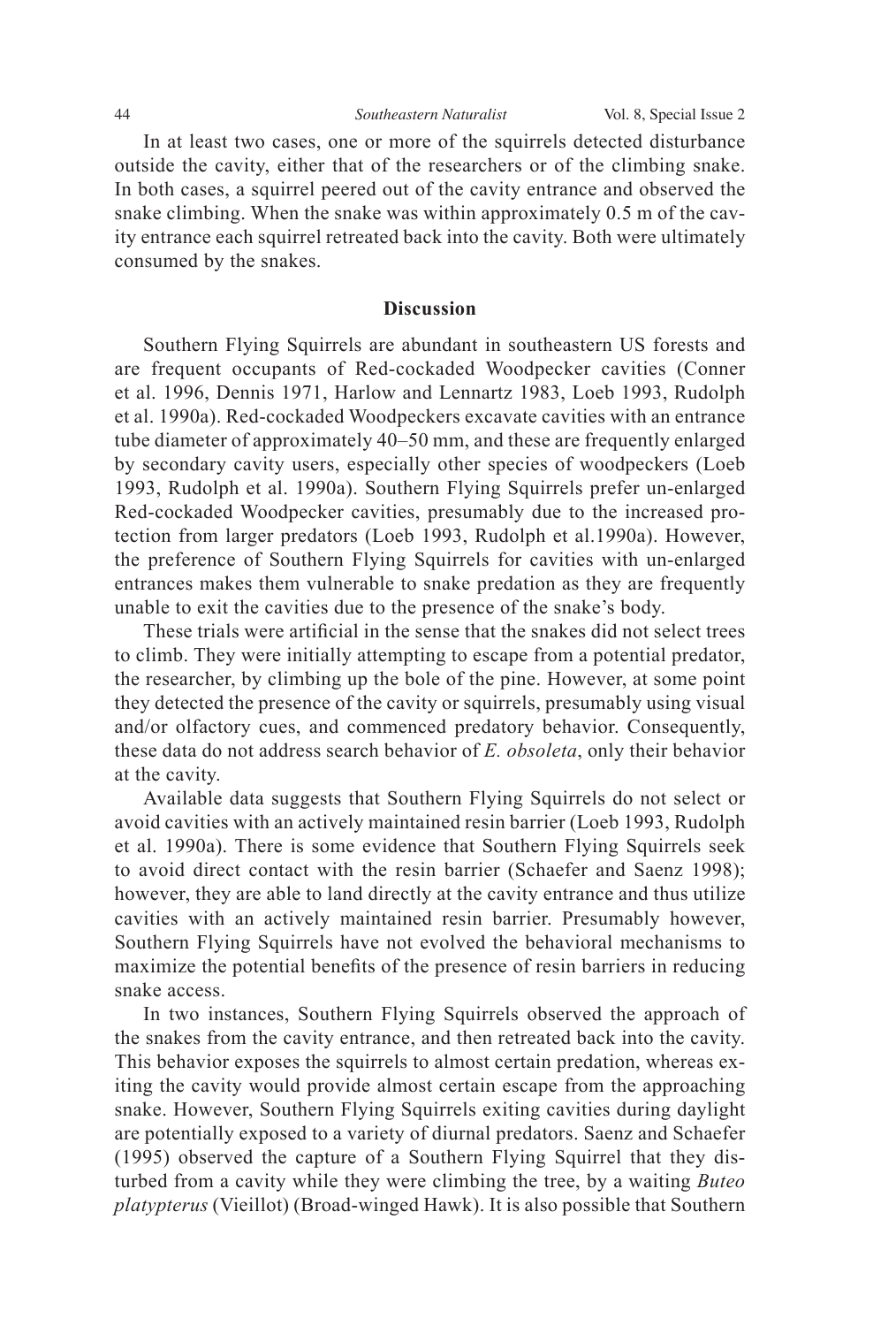2009 D.C. Rudolph, R.R. Schaefer, J.B. Pierce, D. Saenz, and R.N. Conner 45

Flying Squirrel behavior was still influenced by the prior disturbance due to researcher activity.

Ratsnakes are diurnally and nocturnally active predators with marked arboreal tendencies. Ratsnakes frequently target Red-cockaded Woodpecker cavities, especially during the nestling period (Neal et al. 1993). However, based on surveys of occupants of Red-cockaded Woodpecker cavities, Southern Flying Squirrels potentially represent a larger prey resource available to ratsnakes than Red-cockaded Woodpecker nestlings (Harlow and Lennartz 1983, Loeb 1993, Mitchell et al. 1999, Rudolph et al. 1990a). In eastern Texas, surveys found that Southern Flying Squirrels, often more than one individual, were present in 19.3 to 29.5% of Red-cockaded Woodpecker cavities (Conner et al. 1997, Rudolph et al.1990a). In addition, Pierce et al. (2008), also working in eastern Texas, found that Texas Ratsnake arboreal behavior occurred throughout the active season. There was no evidence of a peak in arboreal activity during the avian nesting season, and much of the arboreal behavior may have been directed at non-avian prey.

 The interactions between Red-cockaded Woodpeckers, Southern Flying Squirrels, and Texas Ratsnakes are complex. Texas Ratsnakes are efficient predators on Southern Flying Squirrels occupying Red-cockaded Woodpecker cavities, and this fact suggests that the complex interactions hypothesized by Kappes (2004) deserve more investigation.

### **Acknowledgments**

 We thank M.A. Kwiatkowski, R.R. Fleet, and two anonymous reviewers for helpful comments on an earlier draft of this manuscript. S.J. Burgdorf provided field assistance. Handling and care of animals were in accordance with ASIH Animal Care Guidelines (see Guidelines for Use of Live Amphibians and Reptiles in Field Research, American Society of Ichthyologists and Herpetologists at http://www.asih. org/pubs/herpcoll.html.).

### **Literature Cited**

- Conner, R.N., D.C. Rudolph, D. Saenz, and R.R. Schaefer. 1996. Red-cockaded Woodpecker nesting success, forest structure, and Southern Flying Squirrels in Texas. Wilson Bulletin 108:697-711.
- Conner, R.N., D.C. Rudolph, D. Saenz, and R.R. Schaefer. 1997. Species using Redcockaded Woodpecker cavities in eastern Texas. Bulletin of the Texas Ornithological Society 30:11–16.
- Conner, R.N., D.C. Rudolph, and J.R. Walters. 2001. The Red-cockaded Woodpecker: Surviving in a Fire-maintained Ecosystem. University of Texas Press, Austin, TX. 363 pp.
- Dennis, J.V. 1971. Species using Red-cockaded Woodpecker holes in northeastern South Carolina. Bird-banding 42:79–87.
- Harlow, R.F., and M.R. Lennartz. 1983. Interspecific competition for Red-cockaded Woodpecker cavities during the nesting season in South Carolina. Pp. 41–43, *In* D.A. Wood (Ed.). Red-cockaded Woodpecker Symposium II Proceedings. Florida Game and Fresh Water Fish Commission, Tallahassee, FL. 112 pp.